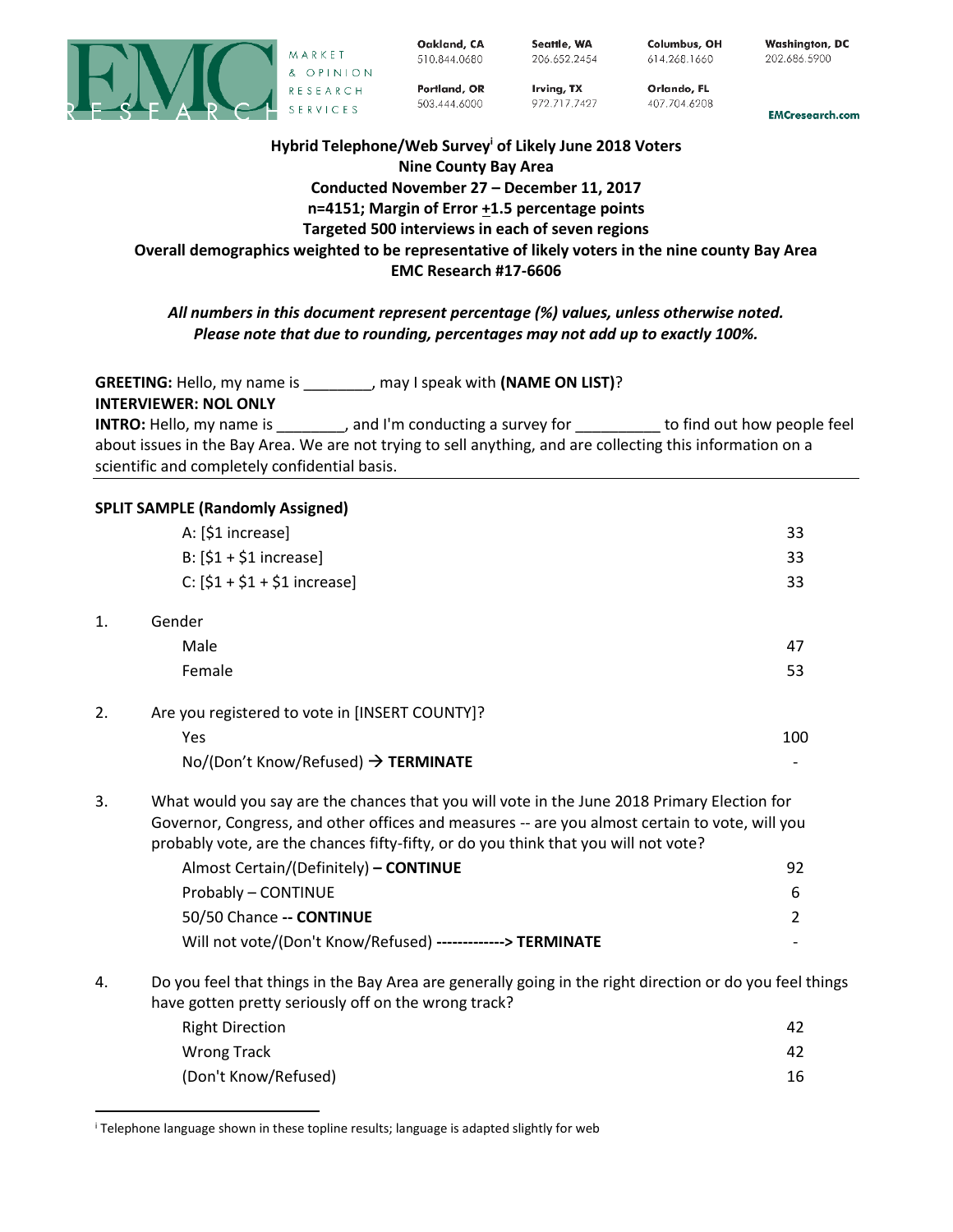# 5. What do you think is the most important problem facing the Bay Area today? **(OPEN END, RECORD VERBATIM RESPONSE, ACCEPT ONE RESPONSE ONLY)**

| Affordable housing               | 27             |
|----------------------------------|----------------|
| Traffic/Congestion               | 14             |
| Homelessness                     | 9              |
| Government/ Government officials | 6              |
| Crime/ Safety/ Police            | 5              |
| Overcrowding, sustainable growth | 4              |
| Economy/ Jobs                    | 4              |
| Cost of living                   | 4              |
| Immigration                      | 4              |
| Taxes/ The Budget                | 4              |
| Infrastructure                   | 4              |
| Public transportation            | 3              |
| Social/moral issues              | 2              |
| Environment                      | 2              |
| Education/ Schools               | 1              |
| Health care                      | 1              |
| Fire recovery                    | 0              |
| Gentrification                   | 0              |
| Garbage/Litter                   | 0              |
| Other                            | 1              |
| Nothing/Don't Know               | 3              |
| Refused                          | $\overline{2}$ |

6. Thinking back over the last year or so, would you say the **traffic** in the Bay Area has gotten better or gotten worse?

| <b>Better</b> |    |
|---------------|----|
| Worse         | 85 |
| Same          | 10 |
| (Don't Know)  | 4  |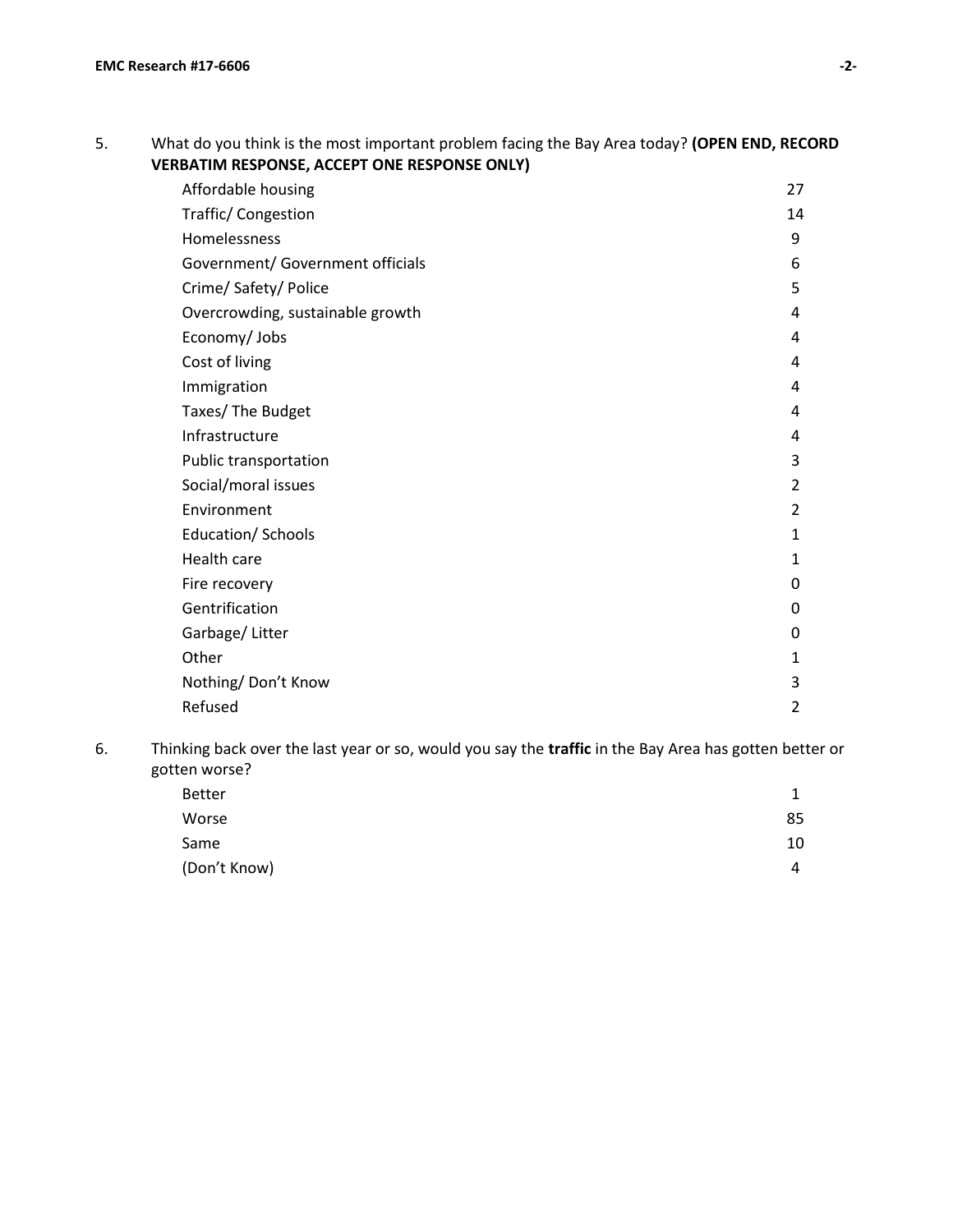7. This June there may be a measure on the ballot that reads as follows:

## **(IF SPLIT SAMPLE=1; A: [\$1 increase])**

**BAY AREA REGIONAL TRAFFIC RELIEF PLAN.** Shall voters authorize a plan to reduce traffic, improve commutes, relieve crowding on BART, reduce freeway bottlenecks, build carpool lanes, and improve bus, ferry, BART and commuter rail service and reliability, by approving a \$1 toll increase, effective in 2019 on all Bay Area toll bridges except the Golden Gate Bridge, with independent oversight and all funds staying in the Bay Area?

### **(IF SPLIT SAMPLE=2; B: [\$1 + \$1 increase])**

**BAY AREA REGIONAL TRAFFIC RELIEF PLAN.** Shall voters authorize a plan to reduce traffic, improve commutes, relieve crowding on BART, reduce freeway bottlenecks, build carpool lanes, and improve bus, ferry, BART and commuter rail service and reliability, with a \$1 toll increase effective in 2019, and a \$1 increase in 2023, on all Bay Area toll bridges except the Golden Gate Bridge, with independent oversight and all funds staying in the Bay Area?

### **(IF SPLIT SAMPLE=3; C: [\$1 + \$1 + \$1 increase])**

**BAY AREA REGIONAL TRAFFIC RELIEF PLAN.** Shall voters authorize a plan to reduce traffic, improve commutes, relieve BART crowding, reduce freeway bottlenecks, build carpool lanes, and improve bus, ferry, BART and commuter rail, with a \$1 toll increase effective in 2019, a \$1 increase in 2023, and a \$1 increase in 2027, on all Bay Area toll bridges except the Golden Gate Bridge, with independent oversight and all funds staying in the Bay Area?

|              | A: \$1         |                  | $B: $1 + $1$   |                  | $C: $1 + $1$<br>$+ $1$ |                  |
|--------------|----------------|------------------|----------------|------------------|------------------------|------------------|
| Yes, approve | 54             |                  | 54             |                  | 52                     | $\rightarrow$ 54 |
| (Lean Yes)   | $\overline{2}$ | $\rightarrow$ 56 | 3              | $\rightarrow$ 57 | $\overline{2}$         |                  |
| No, reject   | 38             |                  | 38             |                  | 41                     | $\rightarrow$ 42 |
| (Lean No)    | 1              | $\rightarrow$ 40 | $\overline{2}$ | $\rightarrow$ 39 | $\mathbf{1}$           |                  |
| (Undecided)  | $\overline{4}$ |                  | $\overline{4}$ |                  | 4                      |                  |

If the election were held today, would you vote yes to approve or no to reject this measure?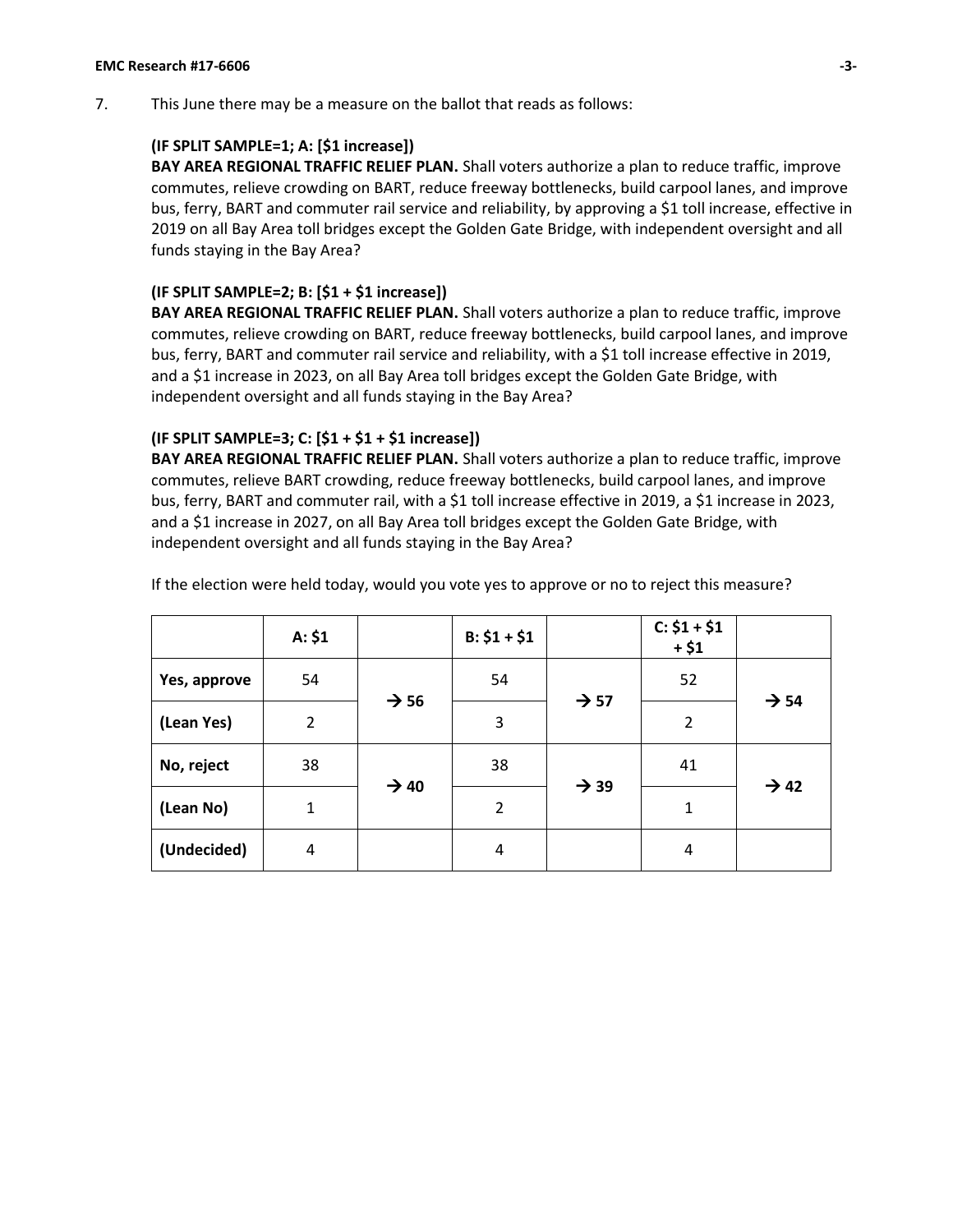#### **EMC Research #17-6606 -4-**

8INT. Now I'd like to read you some specific projects that would be funded by the Bay Area Regional Traffic Relief Plan. After each one, please tell me whether that project is very important, somewhat important, not too important, or not at all important to you.

| <b>SCALE:</b> | <b>Very</b><br>important | Somewhat<br>important                                                    | Not too<br>important | Not at all<br>important | (Don't know<br>/Refused)                                                                                                                                                     | <b>Total</b><br>Important | <b>Total Not</b><br>Important |
|---------------|--------------------------|--------------------------------------------------------------------------|----------------------|-------------------------|------------------------------------------------------------------------------------------------------------------------------------------------------------------------------|---------------------------|-------------------------------|
| (RANDOMIZE)   |                          |                                                                          |                      |                         |                                                                                                                                                                              |                           |                               |
| 8.            |                          |                                                                          |                      |                         | (ASK IN ALL COUNTIES) Purchasing new BART cars to run more frequent trains and reduce crowding                                                                               |                           |                               |
|               | 45                       | 31                                                                       | 9                    | 10                      | 5                                                                                                                                                                            | 76                        | 19                            |
| 9.            |                          | (ASK IN ALL COUNTIES) Extending BART to San Jose and Silicon Valley      |                      |                         |                                                                                                                                                                              |                           |                               |
|               | 51                       | 25                                                                       | 8                    | 11                      | 4                                                                                                                                                                            | 76                        | 19                            |
|               |                          |                                                                          |                      |                         |                                                                                                                                                                              |                           |                               |
| 10.           |                          | (ASK IN ALL COUNTIES) Building more carpool lanes                        |                      |                         |                                                                                                                                                                              |                           |                               |
|               | 23                       | 32                                                                       | 22                   | 18                      | 4                                                                                                                                                                            | 55                        | 41                            |
| 11.           |                          |                                                                          |                      |                         | (ASK IN ALL COUNTIES) Reducing truck traffic congestion and improving air quality                                                                                            |                           |                               |
|               | 50                       | 29                                                                       | 10                   | 7                       | 3                                                                                                                                                                            | 79                        | 17                            |
| 12.           |                          |                                                                          |                      |                         | (ASK IN ALL COUNTIES) Improving bike and pedestrian access to train stations and ferry terminals                                                                             |                           |                               |
|               | 32                       | 33                                                                       | 17                   | 14                      | 4                                                                                                                                                                            | 65                        | 32                            |
| 13.           |                          |                                                                          |                      |                         | (ASK IN ALL COUNTIES) Building new ferry terminals, upgrading ferry facilities and buying more boats                                                                         |                           |                               |
|               | 21                       | 32                                                                       | 21                   | 18                      | 8                                                                                                                                                                            | 53                        | 39                            |
| 14.           | times across bridges     |                                                                          |                      |                         | (ASK IN ALL COUNTIES) Improving transbay bus service and carpool access to improve commute                                                                                   |                           |                               |
|               | 34                       | 37                                                                       | 13                   | 11                      | 5                                                                                                                                                                            | 71                        | 24                            |
| 15.           |                          | capacity for BART and other rail service                                 |                      |                         | (ASK IN ALL COUNTIES) Planning and designing a second transbay rail crossing to provide additional                                                                           |                           |                               |
|               | 34                       | 33                                                                       | 13                   | 12                      | 8                                                                                                                                                                            | 68                        | 25                            |
| 16.           |                          | card to support a universal, seamless public transit fare payment system |                      |                         | (ASK IN ALL COUNTIES) Developing and transitioning to the next generation of the Clipper transit                                                                             |                           |                               |
|               | 35                       | 32                                                                       | 13                   | 11                      | 9                                                                                                                                                                            | 67                        | 24                            |
| 17.           |                          |                                                                          |                      |                         | (ASK IF COUNTY=Alameda, Contra Costa) Purchasing AC Transit buses and making other<br>improvements to reduce travel times and increase service frequency along key corridors |                           |                               |
|               | 33                       | 37                                                                       | 15                   | 11                      | 5                                                                                                                                                                            | 69                        | 26                            |
| 18.           |                          | 680/State Route 84 interchange                                           |                      |                         | (ASK IF COUNTY=Alameda, Contra Costa) Improving safety and reducing congestion at the Interstate                                                                             |                           |                               |
|               | 31                       | 30                                                                       | 14                   | 10                      | 15                                                                                                                                                                           | 61                        | 23                            |
| 19.           | corridor                 |                                                                          |                      |                         | (ASK IF COUNTY=Alameda, Contra Costa, Solano) Expanding express bus service in the Bay Bridge                                                                                |                           |                               |
|               | 29                       | 34                                                                       | 18                   | 11                      | $\overline{7}$                                                                                                                                                               | 63                        | 30                            |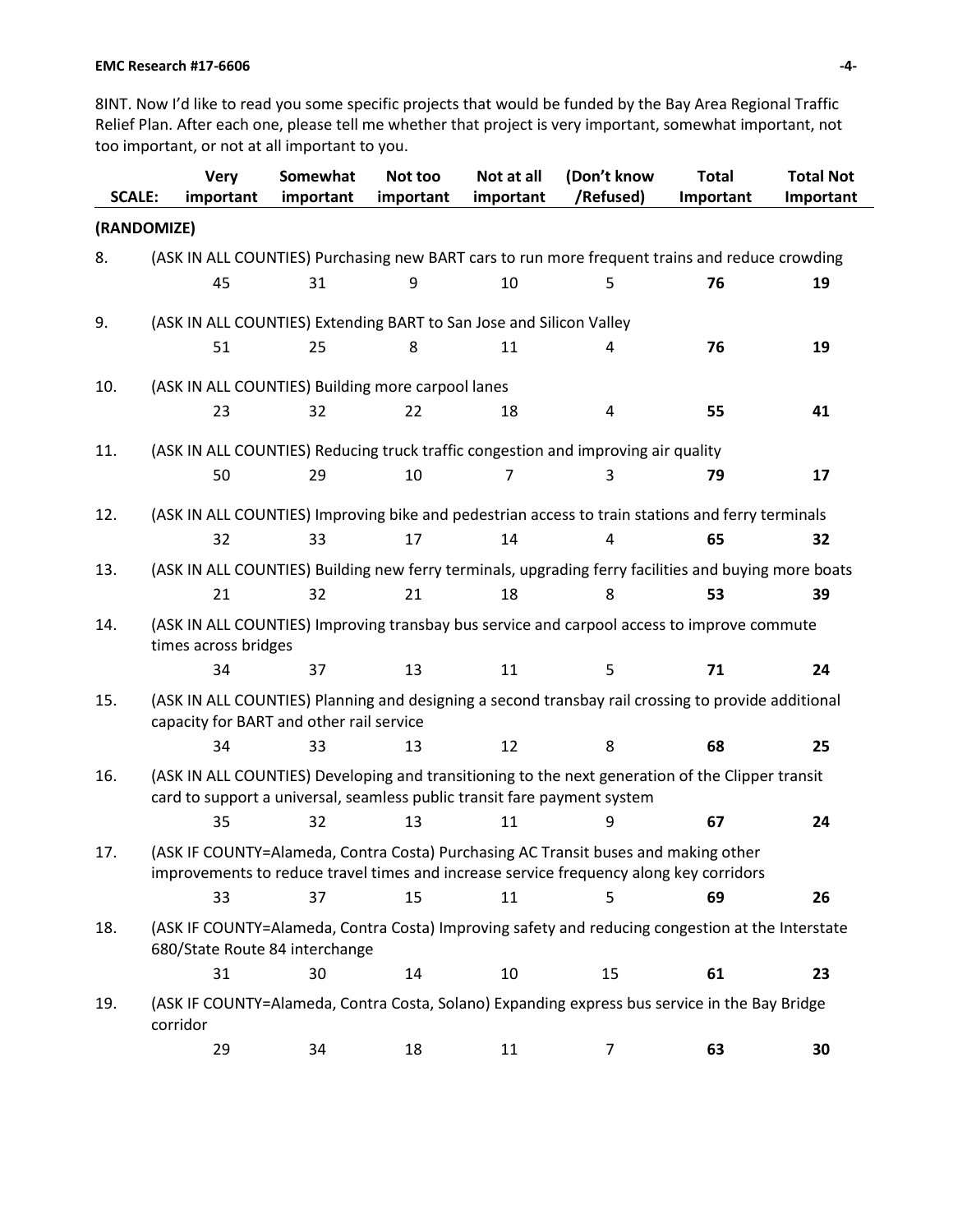| <b>SCALE:</b> | <b>Very</b><br>important                                                                                                                                          | Somewhat<br>important | Not too<br>important | Not at all<br>important | (Don't know<br>/Refused) | <b>Total</b><br>Important | <b>Total Not</b><br>Important |
|---------------|-------------------------------------------------------------------------------------------------------------------------------------------------------------------|-----------------------|----------------------|-------------------------|--------------------------|---------------------------|-------------------------------|
| 20.           | (ASK IF COUNTY=Alameda, San Mateo, Santa Clara) Improving travel time in the Dumbarton Bridge<br>corridor through better transit options and highway improvements |                       |                      |                         |                          |                           |                               |
|               | 27                                                                                                                                                                | 35                    | 13                   | 13                      | 12                       | 63                        | 25                            |
| 21.           | (ASK IF COUNTY=Alameda, Contra Costa, Santa Clara, Solano) Improving Amtrak Capitol Corridor<br>service by reducing travel times and improving system safety      |                       |                      |                         |                          |                           |                               |
|               | 29                                                                                                                                                                | 30                    | 17                   | 14                      | 9                        | 60                        | 31                            |
| 22.           | (ASK IF COUNTY=Alameda, San Francisco, San Mateo, Santa Clara) Making improvements to the<br>interchange of Highway 101 and State Route 92 in San Mateo County    |                       |                      |                         |                          |                           |                               |
|               | 28                                                                                                                                                                | 31                    | 17                   | 12                      | 12                       | 58                        | 29                            |
| 23.           | (ASK IF COUNTY=Contra Costa) Widening lanes and constructing a median safety barrier on Vasco<br>Road                                                             |                       |                      |                         |                          |                           |                               |
|               | 29                                                                                                                                                                | 24                    | 15                   | 12                      | 20                       | 53                        | 27                            |
| 24.           | (ASK IF COUNTY=Contra Costa, Marin) Adding a direct connector from northbound Highway 101 to<br>the Richmond-San Rafael Bridge                                    |                       |                      |                         |                          |                           |                               |
|               | 30                                                                                                                                                                | 30                    | 17                   | 12                      | 10                       | 61                        | 29                            |
| 25.           | (ASK IF COUNTY=Contra Costa, Marin) Making improvements to the Richmond-San Rafael Bridge toll<br>plaza and the Richmond Parkway interchange on Highway 580       |                       |                      |                         |                          |                           |                               |
|               | 27                                                                                                                                                                | 32                    | 20                   | 12                      | 10                       | 59                        | 32                            |
| 26.           | (ASK IF COUNTY=Contra Costa, Solano) Making improvements to the Interstate 680/State Route 4<br>interchange to improve safety and reduce congestion               |                       |                      |                         |                          |                           |                               |
|               | 50                                                                                                                                                                | 29                    | 9                    | 6                       | 5                        | 79                        | 15                            |
| 27.           | (ASK IF COUNTY=Marin) Replacing and modernizing the San Rafael Transit Center in downtown San<br>Rafael to improve SMART train access                             |                       |                      |                         |                          |                           |                               |
|               | 31                                                                                                                                                                | 36                    | 15                   | 15                      | 3                        | 67                        | 30                            |
| 28.           | (ASK IF COUNTY=Marin, Napa, Sonoma) Extending the SMART or Sonoma-Marin Area Rail Transit<br>system to Windsor and Healdsburg                                     |                       |                      |                         |                          |                           |                               |
|               | 42                                                                                                                                                                | 27                    | 12                   | 14                      | 5                        | 69                        | 26                            |
| 29.           | (ASK IF COUNTY=Marin, Napa, Sonoma) Constructing northbound and southbound carpool lanes on<br>Highway 101 in the Marin/Sonoma Narrows                            |                       |                      |                         |                          |                           |                               |
|               | 57                                                                                                                                                                | 24                    | 8                    | 9                       | 3                        | 80                        | 17                            |
| 30.           | (ASK IF COUNTY=Marin, Napa, Sonoma) Making improvements to State Route 37 to improve<br>mobility, safety, and long-term resiliency to sea level rise and flooding |                       |                      |                         |                          |                           |                               |
|               | 58                                                                                                                                                                | 25                    | 6                    | 6                       | 5                        | 83                        | 12                            |
| 31.           | (ASK IF COUNTY=Napa, Solano) Constructing a Red Top Road interchange and a westbound Interstate<br>80 to southbound Interstate 680 connector                      |                       |                      |                         |                          |                           |                               |
|               | 37                                                                                                                                                                | 28                    | 14                   | 10                      | 11                       | 65                        | 24                            |
| 32.           | (ASK IF COUNTY=Napa, Solano, Sonoma) Making improvements along State Route 29 including Soscol<br>Junction                                                        |                       |                      |                         |                          |                           |                               |
|               | 22                                                                                                                                                                | 23                    | 15                   | 14                      | 26                       | 45                        | 30                            |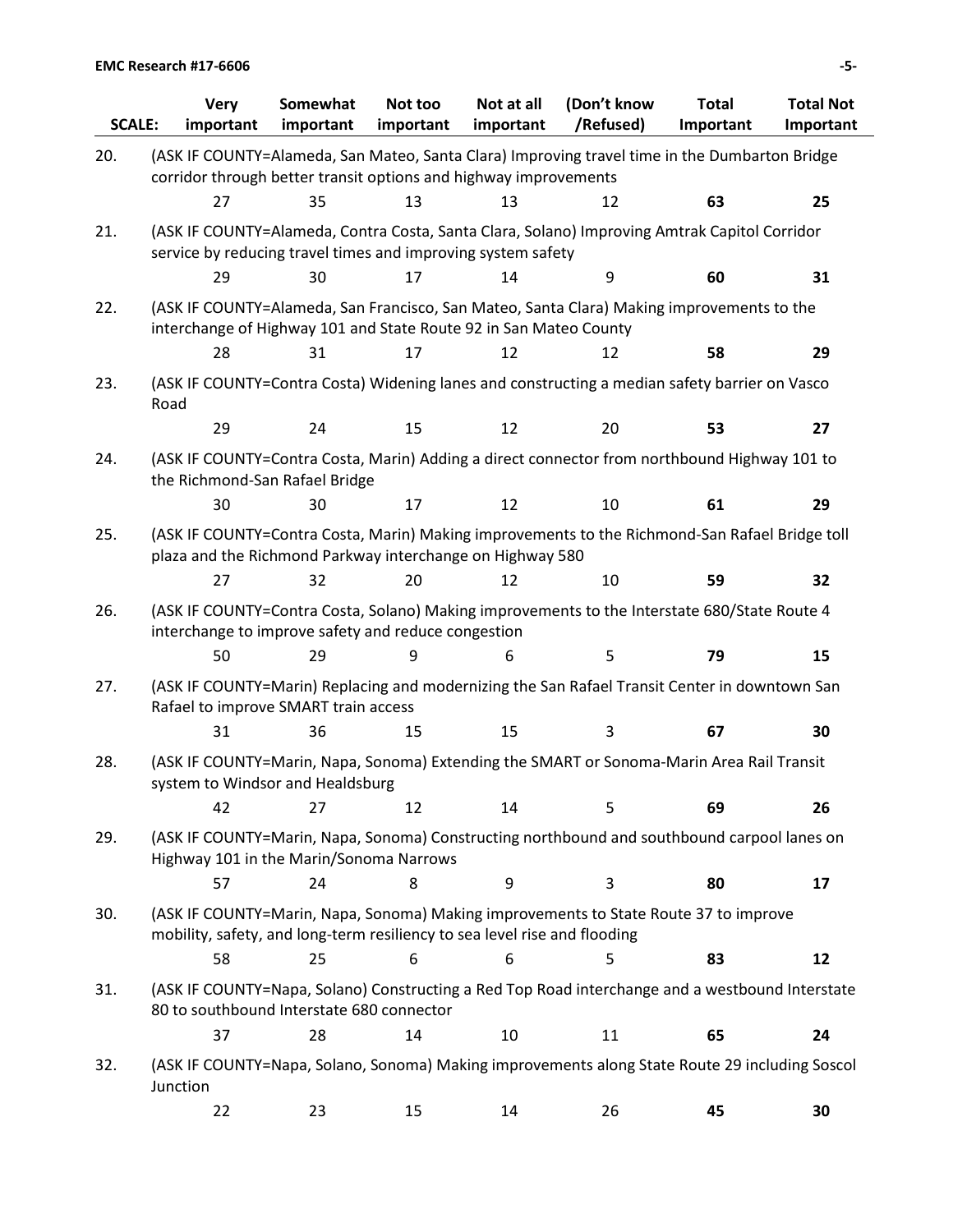|               | <b>Verv</b>                                           | Somewhat  | Not too   | Not at all | (Don't know                                                                                                                                                                | Total     | <b>Total Not</b> |
|---------------|-------------------------------------------------------|-----------|-----------|------------|----------------------------------------------------------------------------------------------------------------------------------------------------------------------------|-----------|------------------|
| <b>SCALE:</b> | important                                             | important | important | important  | /Refused)                                                                                                                                                                  | Important | Important        |
| 33.           | service, reduce crowding, and improve reliability     |           |           |            | (ASK IF COUNTY=San Francisco) Purchasing new San Francisco MUNI trains and buses to expand                                                                                 |           |                  |
|               | 52                                                    | 33        |           | 5          | 2                                                                                                                                                                          | 85        | 13               |
| 34.           | Center in downtown San Francisco                      |           |           |            | (ASK IF COUNTY=San Francisco, San Mateo, Santa Clara) Extending Caltrain to the Transbay Transit                                                                           |           |                  |
|               | 36                                                    | 33        | 11        | 13         | 7                                                                                                                                                                          | 69        | 23               |
| 35.           |                                                       |           |           |            | (ASK IF COUNTY=San Mateo, Santa Clara) Redesigning and expanding Diridon Station to<br>accommodate current and future BART, Caltrain, Amtrak, and high speed rail services |           |                  |
|               | 37                                                    | 26        | 10        | 12         | 14                                                                                                                                                                         | 64        | 22               |
| 36.           | the Alum Rock station to the Eastridge Transit Center |           |           |            | (ASK IF COUNTY=Santa Clara) Extending Santa Clara Valley Transportation Authority light rail from                                                                          |           |                  |
|               | 24                                                    | 28        | 14        | 21         | 13                                                                                                                                                                         | 52        | 35               |
|               | (END RANDOMIZE)                                       |           |           |            |                                                                                                                                                                            |           |                  |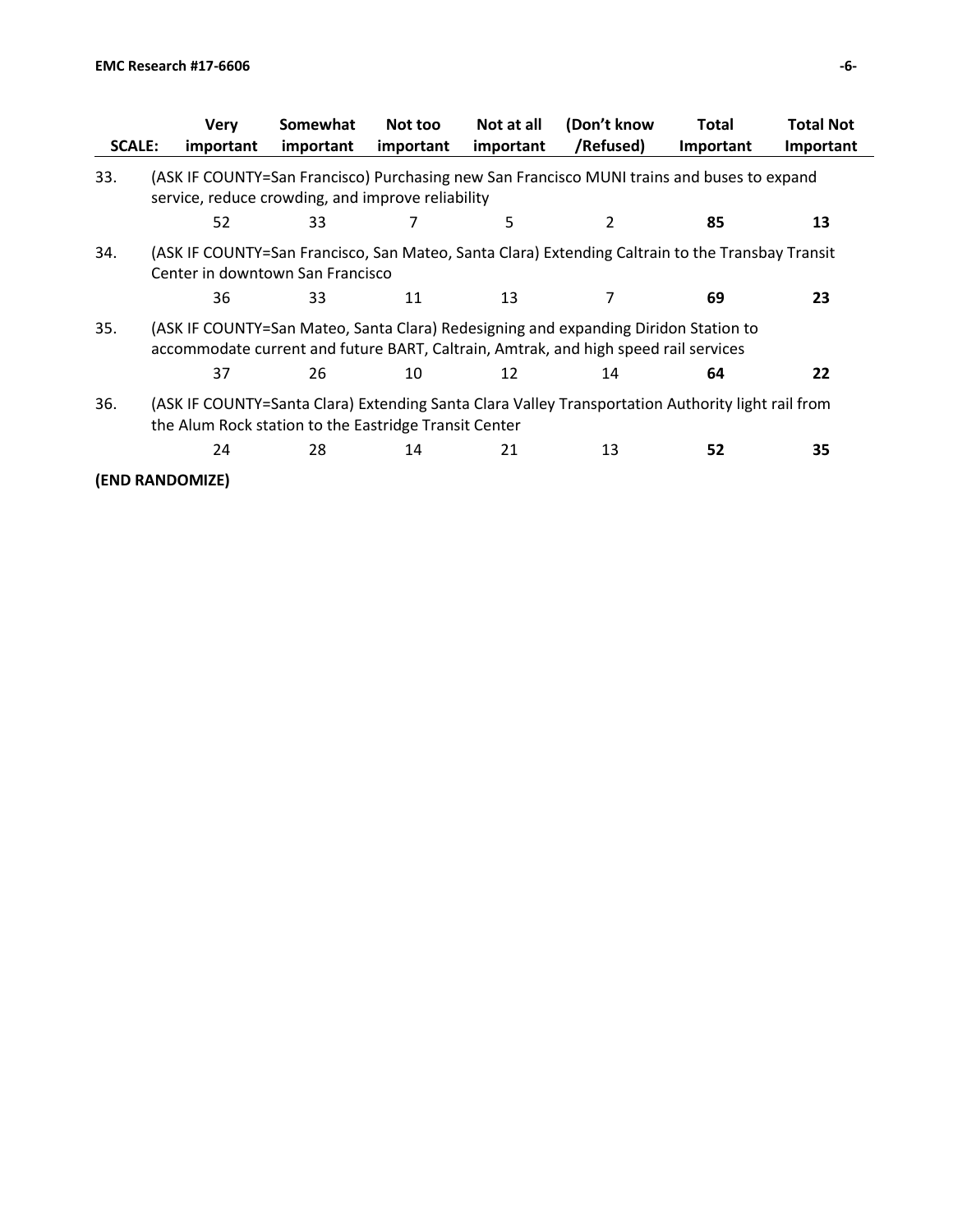37. Now that you've heard a little more about what it would fund, would you vote yes to approve or no to reject a measure that reads:

## **(IF SPLIT SAMPLE=1; A: [\$1 increase])**

**BAY AREA REGIONAL TRAFFIC RELIEF PLAN.** Shall voters authorize a plan to reduce traffic, improve commutes, relieve crowding on BART, reduce freeway bottlenecks, build carpool lanes, and improve bus, ferry, BART and commuter rail service and reliability, by approving a \$1 toll increase, effective in 2019 on all Bay Area toll bridges except the Golden Gate Bridge, with independent oversight and all funds staying in the Bay Area?

### **(IF SPLIT SAMPLE=2; B: [\$1 + \$1 increase])**

**BAY AREA REGIONAL TRAFFIC RELIEF PLAN.** Shall voters authorize a plan to reduce traffic, improve commutes, relieve crowding on BART, reduce freeway bottlenecks, build carpool lanes, and improve bus, ferry, BART and commuter rail service and reliability, with a \$1 toll increase effective in 2019, and a \$1 increase in 2023, on all Bay Area toll bridges except the Golden Gate Bridge, with independent oversight and all funds staying in the Bay Area?

### **(IF SPLIT SAMPLE=3; C: [\$1 + \$1 + \$1 increase])**

**BAY AREA REGIONAL TRAFFIC RELIEF PLAN.** Shall voters authorize a plan to reduce traffic, improve commutes, relieve BART crowding, reduce freeway bottlenecks, build carpool lanes, and improve bus, ferry, BART and commuter rail, with a \$1 toll increase effective in 2019, a \$1 increase in 2023, and a \$1 increase in 2027, on all Bay Area toll bridges except the Golden Gate Bridge, with independent oversight and all funds staying in the Bay Area?

|              | A: \$1        |                  | $B: $1 + $1$   |                  | $C: $1 + $1$<br>$+ $1$ |                  |
|--------------|---------------|------------------|----------------|------------------|------------------------|------------------|
| Yes, approve | 59            | $\rightarrow 60$ | 62             | $\rightarrow$ 64 | 59                     | $\rightarrow 60$ |
| (Lean Yes)   | $\mathbf{1}$  |                  | $\overline{2}$ |                  | 1                      |                  |
| No, reject   | 36            | $\rightarrow$ 37 | 33             | $\rightarrow$ 34 | 36                     | $\rightarrow$ 37 |
| (Lean No)    | $\mathbf{1}$  |                  | 1              |                  | 0                      |                  |
| (Undecided)  | $\mathcal{P}$ |                  | 2              |                  | 3                      |                  |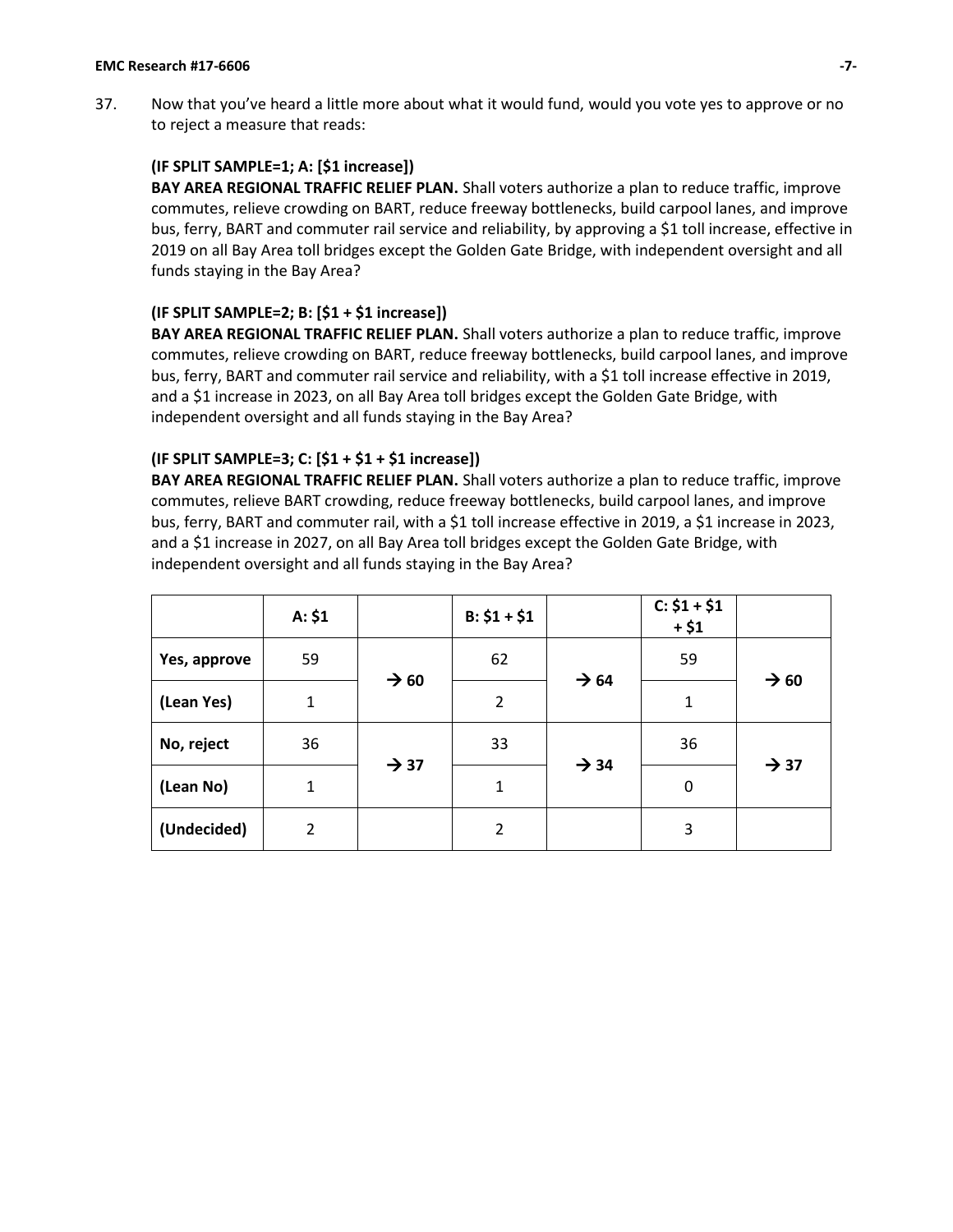#### **EMC Research #17-6606 -8-**

DEMOS. The final few questions are for statistical purposes only.

38INT. I'm going to read you some forms of transportation. For each one please tell me if you use it at least two to three times per week, for any purpose including commuting to school or work, or running errands.

|     | <b>SCALE:</b>                             | Yes                                                         | No/(Don't Know/Refused) |
|-----|-------------------------------------------|-------------------------------------------------------------|-------------------------|
|     | (RANDOMIZE)                               |                                                             |                         |
| 38. | Ride a bicycle                            |                                                             |                         |
|     |                                           | 16                                                          | 84                      |
| 39. |                                           | Ride public transit such as buses, trains, BART, or ferries |                         |
|     |                                           | 30                                                          | 70                      |
| 40. | Carpool                                   |                                                             |                         |
|     |                                           | 21                                                          | 79                      |
| 41. | Drive alone                               |                                                             |                         |
|     |                                           | 80                                                          | 20                      |
| 42. | Use a rideshare service like Uber or Lyft |                                                             |                         |
|     |                                           | 19                                                          | 81                      |
| 43. | Ride a corporate or private shuttle bus   |                                                             |                         |
|     |                                           | 5                                                           | 95                      |
| 44. | Walk                                      |                                                             |                         |
|     |                                           | 62                                                          | 38                      |

# **(END RANDOMIZE)**

45. What is your primary mode of transportation during commute hours, meaning the one you use most often?

| Car, driving alone                    | 60 |
|---------------------------------------|----|
| Car, in a carpool                     | 8  |
| Walking                               | 4  |
| Public bus or light rail              | 5  |
| <b>BART</b>                           | 5  |
| <b>Bike</b>                           | 2  |
| Rideshare (like Lyft or Uber)         | 1  |
| Employee bus shuttle                  | 1  |
| Train (like Caltrain, Amtrak, or ACE) | 1  |
| Ferry                                 | 0  |
| Taxi                                  | 0  |
| Other (please specify)                | 7  |
| (Don't Know/Refused)                  | 5  |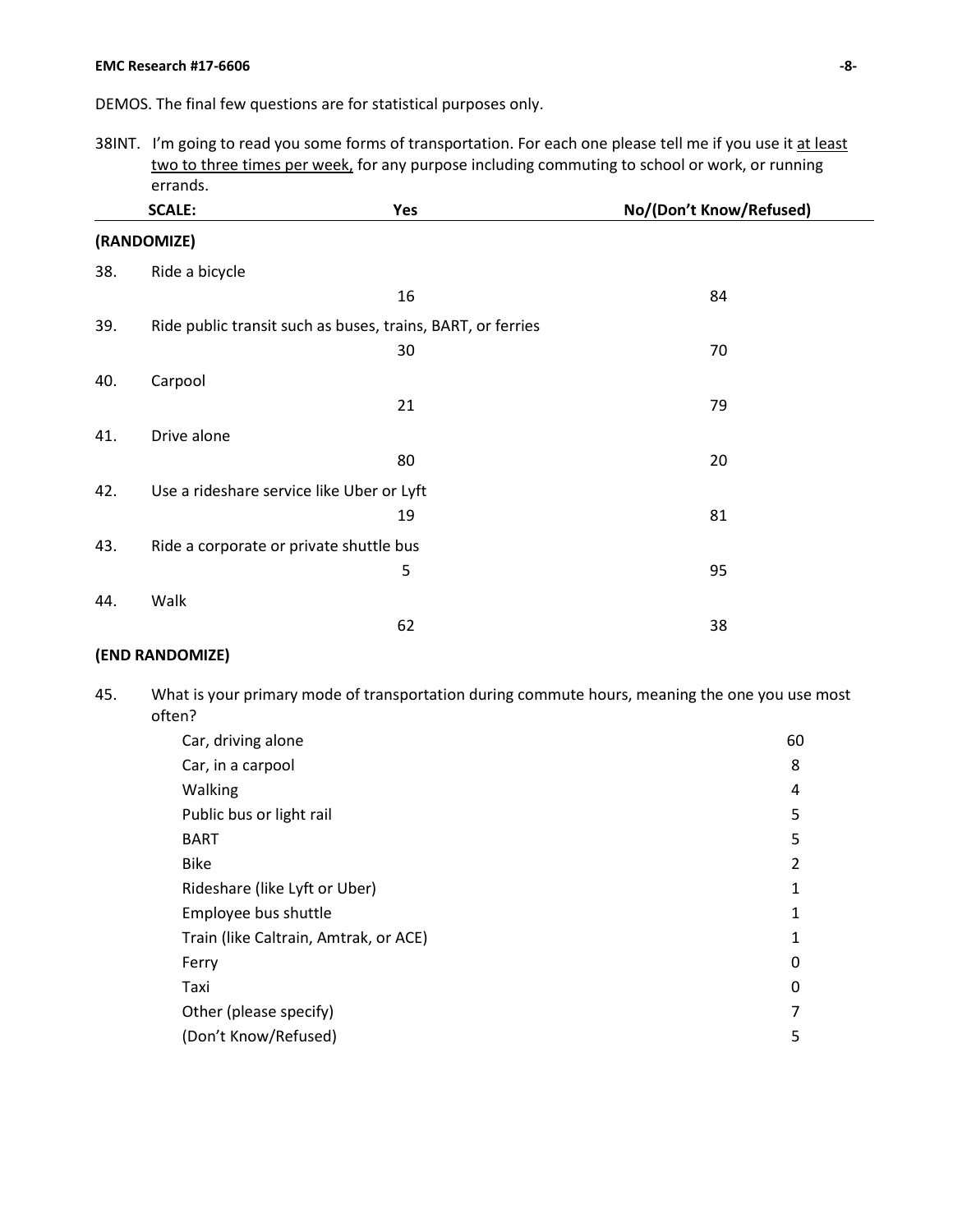| 46. | How often do you drive across a Bay Area toll bridge, not including the Golden Gate Bridge? |                |
|-----|---------------------------------------------------------------------------------------------|----------------|
|     | 2-3 times a week or more                                                                    | 9              |
|     | About once a week                                                                           | $\overline{7}$ |
|     | A few times a month                                                                         | 25             |
|     | A few times a year                                                                          | 43             |
|     | (Never)                                                                                     | 14             |
|     | (Don't Know/Refused)                                                                        | $\mathbf{1}$   |
| 47. | Do you own or rent your apartment or home?                                                  |                |
|     | Own/buying                                                                                  | 73             |
|     | Rent/lease                                                                                  | 24             |
|     | (Don't Know/Refused)                                                                        | 4              |
| 48. | How many years have you lived in [ENTER COUNTY]?                                            |                |
|     | Less than 2 years                                                                           | $\overline{2}$ |
|     | 2-5 years                                                                                   | 8              |
|     | 6-10 years                                                                                  | 9              |
|     | 11-20 years                                                                                 | 17             |
|     | More than 20 years                                                                          | 63             |
|     | (Don't Know/Refused)                                                                        | 1              |
| 49. | What was your total household income before taxes for 2016? Was it (READ OPTIONS)           |                |
|     | Less than \$25,000                                                                          | 7              |
|     | \$25,000 to less than 50,000                                                                | 9              |
|     | \$50,000 to less than 75,000                                                                | 11             |
|     | \$75,000 to less than 100,000                                                               | 11             |
|     | \$100,000 to less than 150,000                                                              | 15             |
|     | \$150,000 and over                                                                          | 26             |
|     | (Don't Know/Refused)                                                                        | 21             |
| 50. | What is the last grade you completed in school?                                             |                |
|     | Some grade school                                                                           | 1              |
|     | Some high school                                                                            | $\overline{2}$ |
|     | <b>Graduated High School</b>                                                                | 8              |
|     | Technical/Vocational                                                                        | 3              |
|     | Some College/Less than 4 year degree                                                        | 21             |
|     | Graduated College/4 year degree (BA, Bachelor)                                              | 31             |
|     | Graduate/Professional (MA, Master, PhD, MBA, Doctorate)                                     | 33             |
|     | (Don't Know/Refused)                                                                        | $\overline{2}$ |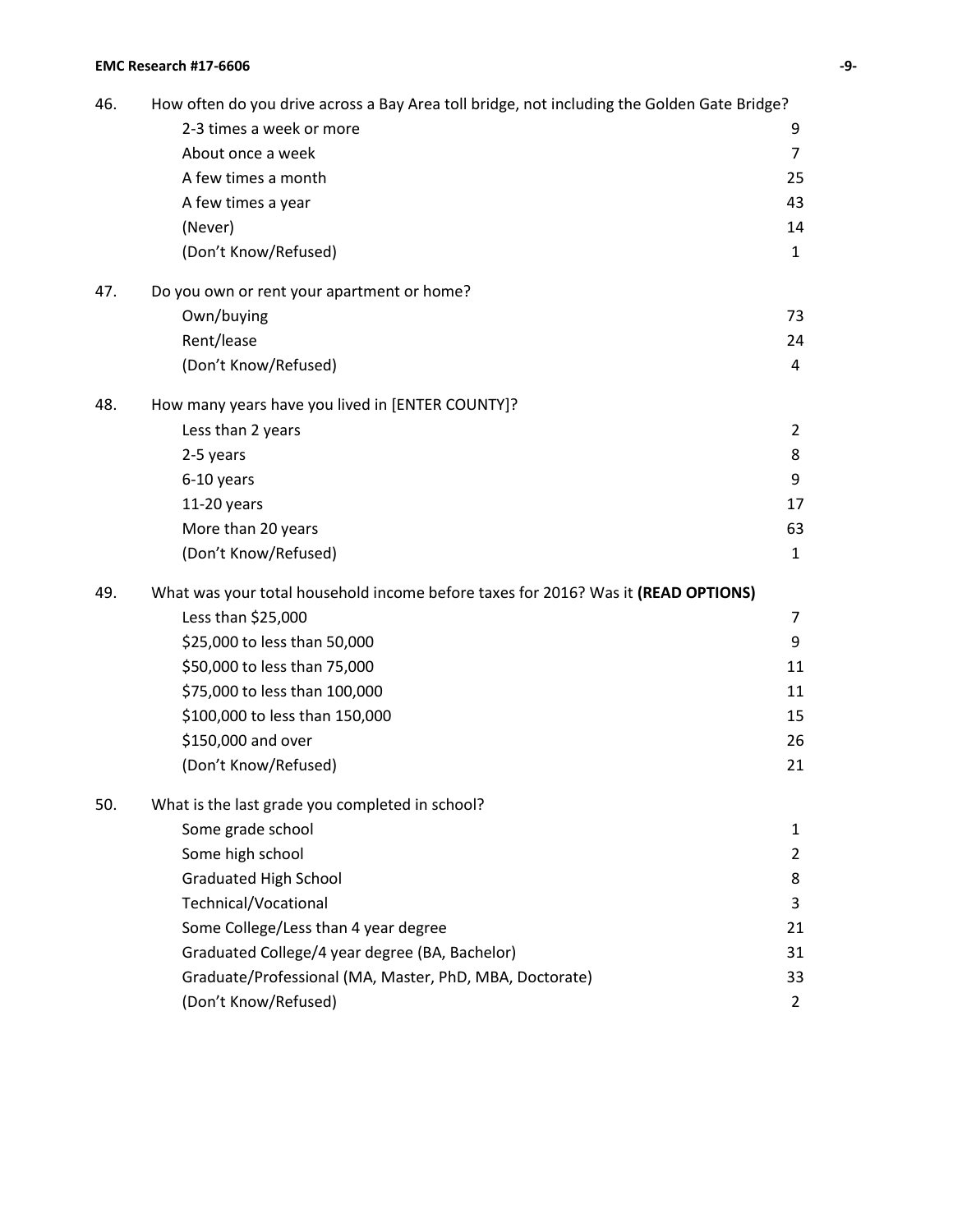51. Do you consider yourself to be Hispanic or Latino, white or Caucasian, African-American or Black, Chinese, other Asian, Filipino or Pacific Islander, biracial, multiracial or something else?

| Hispanic or Latino                                                     | 9  |
|------------------------------------------------------------------------|----|
| White or Caucasian                                                     | 63 |
| African-American/Black                                                 | 4  |
| Chinese                                                                | 6  |
| Other Asian                                                            | 4  |
| Filipino/Pacific Islander                                              | 1  |
| Biracial/multiracial                                                   | 3  |
| Something else                                                         | 3  |
| (Refused)                                                              | 7  |
| what year were you horn? (DO NOT READ CATEGORIES: CODE AS APPROPRIATE) |    |

52. In what year were you born? **(DO NOT READ CATEGORIES; CODE AS APPROPRIATE)**

| 18-29     | 3  |
|-----------|----|
| 30-39     | 7  |
| 40-49     | 11 |
| 50-64     | 31 |
| $65+$     | 44 |
| (Refused) | 3  |

### **THANK YOU!**

#### **LANGUAGE OF INTERVIEW**

| English | 96             |
|---------|----------------|
| Spanish | $\overline{2}$ |
| Chinese | $\overline{2}$ |

## **REGION**

| Alameda County        | 19 |
|-----------------------|----|
| Contra Costa County   | 14 |
| San Francisco County  | 11 |
| San Mateo County      | 9  |
| Santa Clara County    | 24 |
| Napa/Solano Counties  | 8  |
| Marin/Sonoma Counties | 15 |

# **VOTE HISTORY FROM SAMPLE (June '12, Nov '12, June '14, Nov '14, June '16, Nov '16)**

| Voted $0-3/6$ | 5  |
|---------------|----|
| Voted $4-5/6$ | 45 |
| Voted 6/6     | 50 |

## **PERMANENT ABSENTEE FROM SAMPLE**

| Permanent Absentee | 80 |
|--------------------|----|
| Poll Voter         | 20 |